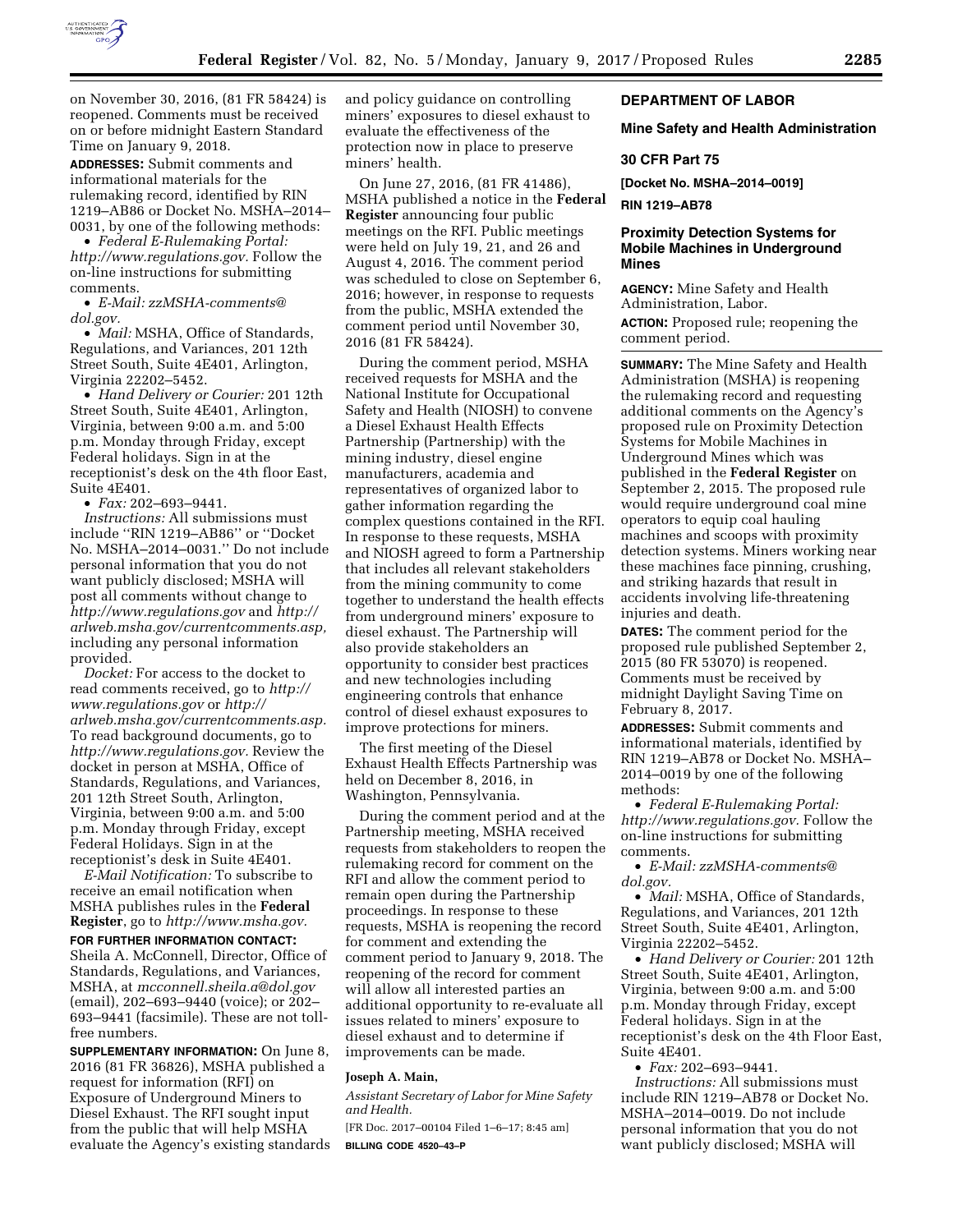post all comments without change, including any personal information provided.

*Docket:* For access to the docket to read comments received, go to *[http://](http://www.regulations.gov) [www.regulations.gov](http://www.regulations.gov)* or *[http://](http://www.msha.gov/currentcomments.asp) [www.msha.gov/currentcomments.asp.](http://www.msha.gov/currentcomments.asp)*  To read background documents, go to *[http://www.regulations.gov.](http://www.regulations.gov)* Review the docket in person at MSHA, Office of Standards, Regulations, and Variances, 201 12th Street South, Arlington, Virginia, between 9:00 a.m. and 5:00 p.m., Monday through Friday, except Federal holidays. Sign in at the receptionist's desk on the 4th Floor East, Suite 4E401.

*Email notification:* To subscribe to receive email notification when the Agency publishes rulemaking documents in the **Federal Register**, go to *[http://www.msha.gov/subscriptions.](http://www.msha.gov/subscriptions)* 

### **FOR FURTHER INFORMATION CONTACT:**

Sheila McConnell, Director, Office of Standards, Regulations, and Variances, MSHA, at *[mcconnell.sheila.a@dol.gov](mailto:mcconnell.sheila.a@dol.gov)*  (email), 202–693–9440 (voice), or 202– 693–9441 (facsimile).

### **SUPPLEMENTARY INFORMATION:**

## **I. Introduction**

On September 2, 2015, MSHA published a proposed rule, Proximity Detection Systems for Mobile Machines in Underground mines (80 FR 53070). MSHA is reopening the rulemaking record and requesting comments on issues that were raised by commenters during the comment period and on issues that developed after the record closed.

MSHA also observed the operation of proximity detection systems on both continuous mining machines and mobile machines (shuttle cars, ram cars and scoops) on working sections in the United States and South Africa after the record closed. There are 106 mobile machines operating on working sections equipped with proximity detection systems in the United States. MSHA visited six mines that operated 79 of these machines. These mines varied by physical, geological, and environmental conditions. MSHA is also including in the rulemaking record MSHA's field-trip report on the use of proximity detection in South Africa's underground coal mines and materials presented at the National Institute for Occupational Safety and Health (NIOSH) Proximity Detection Partnership Meeting held on June 22, 2016.

# **II. Request for Comments**

*1. Requirements for Proximity Detection Systems* 

Proposed § 75.1733(b)(1) would require that a proximity detection system cause a machine to stop before contacting a miner except for a miner who is in the on-board operator's compartment. MSHA requested comments on the types of machine movement the proximity detection system should stop. Commenters did not support the total de-energization of all functions of the equipment. One commenter noted that a ''stop all machine movement'' requirement cannot be applied universally to all mobile equipment covered by this proposed rule. The commenter noted that mine operators need the flexibility to configure proximity detection systems and machine responses based on the individual applications needed underground. In support of this comment, the commenter stated that machines that interact with other equipment, machines that require a ground-standing operator to be in contact with the machine, and machines that lack specific capabilities for motion control may need allowances outside of prescriptive requirements. As an example, the commenter stated that shuttle cars and ram cars do not require a miner to stand on the ground nearby to perform required tasks; however, scoops require a miner to touch or be near the machine to do certain work.

One commenter also noted that proximity detection systems present significant problems for performing trouble-shooting and maintenance activities. The commenter provided an example of a mechanic trying to identify a leaking hydraulic hose; the mechanic must remove the miner-wearable component for the machine to be started because the mechanic has to be inside a red zone to diagnose the source of the leak.

The National Institute for Occupational Safety and Health (NIOSH) also commented that requiring all machine movement to stop would potentially limit the development and application of advanced technology for selective shutdown features. NIOSH stated that currently available systems are not capable of providing the level of protection required in the industry while maintaining the operator's freedom to efficiently perform the job. NIOSH further stated that to be acceptable to the miners and to avoid false alarms, a proximity detection system must provide the necessary protection while still allowing normal operation of the machine.

MSHA observed mobile machines with proximity detection systems operating during coal production on working sections. These proximity detection systems functioned as designed to prevent pinning, crushing, and striking accidents. Four of the six mines that MSHA visited in the United States, after the record closed, had proximity detection systems on mobile machines and continuous mining machines on the working section except for full-face mining machines. The mobile machines included shuttle cars, ram cars, and scoops. These mine operators provided all miners on these working sections with miner-wearable components.

MSHA solicits additional comments on whether currently available proximity detection systems are capable of preventing coal hauling machines and scoops from pinning, crushing, and striking miners while maintaining the machine operator's freedom to efficiently perform the job.

Under proposed § 75.1733(b)(1), MSHA would consider stopping a coal hauling machine or scoop to consist of causing it to cease tramming or articulating any part of a machine that could cause the machine to contact a miner. Tramming means to move the machine in a forward or reverse direction. Articulating includes an act of moving or pivoting at a joint, such as when a mobile machine may pivot towards a rib such that the movement could result in pinning, striking, or crushing a miner. Under the proposal, the machine would remain stopped while any miner is within a programmed stop zone. Unexpected tramming and articulation in the direction of a miner may be hazardous. However, MSHA is considering whether it is necessary to stop the movement of all parts of the machine, such as auxiliary movements, as long as the tramming and articulating machine motion that can pin, crush, or strike a miner is stopped. In MSHA's experience, striking, pinning, or crushing hazards are not caused by auxiliary functions such as operation of a pump motor or diesel engine, ram extension, winch movement, vertical bucket movement, or battery lift.

MSHA is also aware of proximity detection system features that only allow authorized miners to perform maintenance. For example, an authorized miner may swipe an identification card over a card reader mounted on the machine or have a separate miner-wearable component that is programmed to allow a miner to perform maintenance. The proximity detection system records each time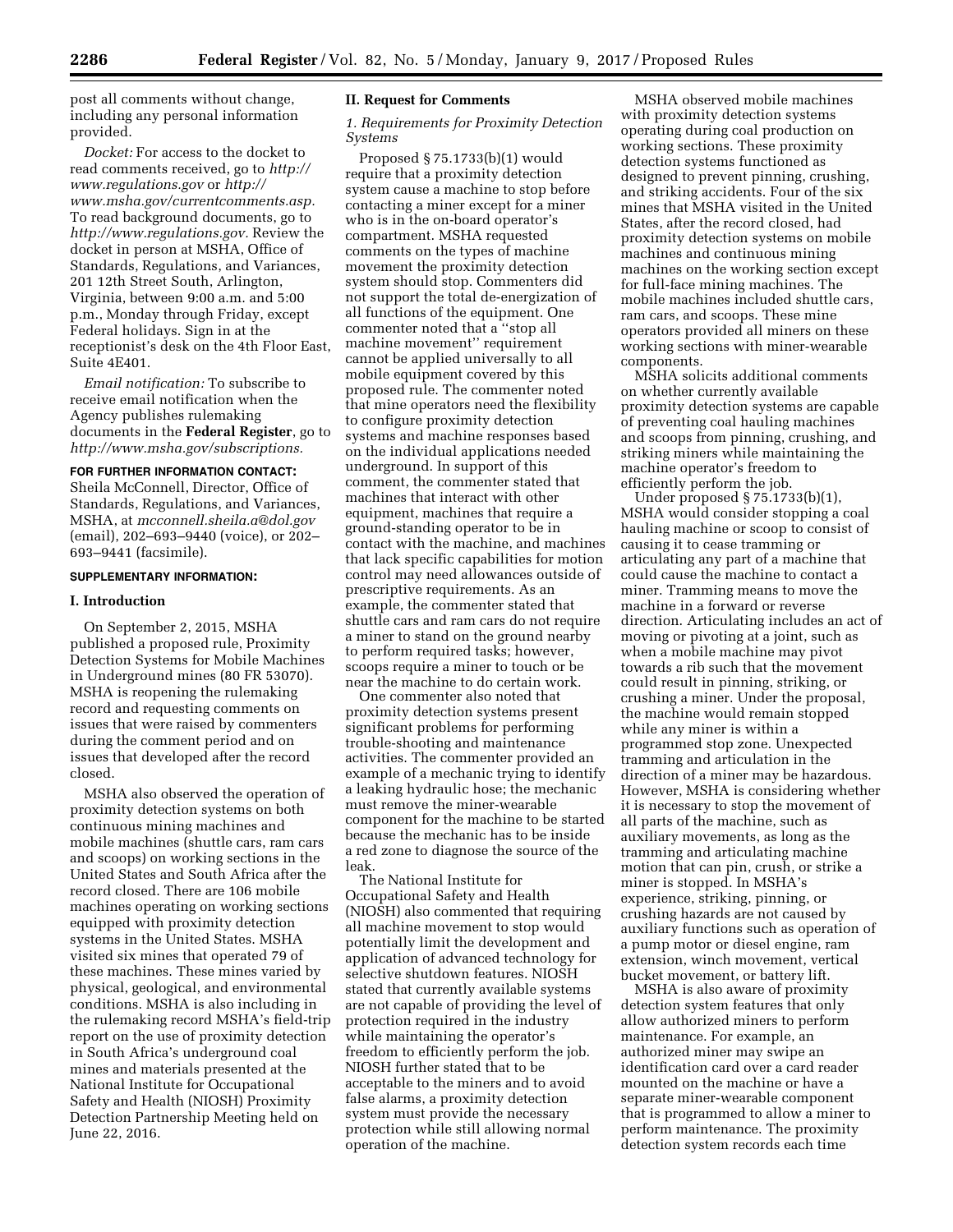maintenance is performed. Miners authorized to perform maintenance on machines equipped with proximity detection systems would continue to observe standard safety procedures, such as removing stored energy and blocking the machine to prevent motion, while maintaining and repairing the machine.

MSHA is considering a revision to proposed § 75.1733(b)(1) that would require a proximity detection system to stop a machine from tramming or articulating before contacting a miner except for a miner who (i) is in the onboard operator's compartment, or (ii) performing maintenance with the proximity detection system in maintenance mode.

MSHA observed a miner and a scoop operator perform maintenance by changing the battery on a scoop equipped with a proximity detection system. The miner stayed near the scoop, directed the scoop operator's movement of the machine, and maintained a safe position outside of the proximity detection system's warning zone. MSHA also observed a ram car equipped with a proximity detection system that was installed and programmed to modify its warning and shutdown zone dimensions to allow miners to safely approach the machine to perform maintenance and repairs without causing it to shut down. The warning and shutdown zones extended around the entire machine perimeter during normal operation; however, activating the parking brake reduced these zones to encompass only the pinch point areas around the articulation joint.

MSHA solicits comments on the types of machine movement a proximity detection system should allow for miners to perform necessary maintenance without exposing them to pinning, crushing, or striking hazards. MSHA also solicits comments on miners' and mine operators' experiences with proximity detection systems that allow a miner to conduct maintenance on a machine without activating the stop movement function.

Several commenters also noted that sudden stopping of equipment presents hazards for on-board machine operators. A commenter noted that sudden stops and equipment shut downs, like any other unexpected operations, could put the operator of the machine at risk of injury or death based on the size and speed of the machine, and other related factors. One commenter stated concerns that the requirement to stop the machine before contacting a miner could create a hazard for machine operators, especially diesel-powered

machine operators since their ground speed is typically faster than electricpowered machines. However, another commenter stated that MSHA should not require that machines slow down before stopping because some machines, such as battery-powered direct current traction drives, do not have this capability; in some cases, it is more important to stop the machine as fast as possible to prevent contact with miners.

NIOSH commented that field tests of proximity detection systems on continuous mining machines and input from stakeholders found that detection range, environmental effects/limitations, detection accuracy, and system repeatability are considered critical parameters. MSHA observed mobile machines operating in mines in the United States with properly functioning proximity detection systems of various manufacturers with appropriate zone dimensions. These mobile machines worked in a range of seam heights, in dry and wet conditions, on varying grades, with and without wire mesh, with various mine ventilation controls. In MSHA's experience, mine operators work with machine manufacturers and proximity detection system manufacturers to determine the appropriate warning and shutdown zones for the specific mining conditions and practices that the machine encounters. MSHA is aware that proximity detection system manufacturers provide site-specific testing during commissioning of proximity detection systems. MSHA also observed proximity detection system testing used to confirm appropriate zone dimensions for the equipment and the mining conditions at the time of commissioning. MSHA solicits additional comments on appropriate warning and stopping zones for each type of machine movement and various mining conditions including any differences in cost for differing conditions or machines.

Current NIOSH research is identifying critical parameters that impact the performance of proximity detection systems on mobile machines, such as stopping distances and deceleration rates. MSHA is aware that NIOSH research on proximity detection systems for underground mobile equipment is scheduled to conclude in September, 2018. Several commenters expressed concern that the Agency will require proximity detection systems to be installed on coal haulage machines and scoops before the findings from NIOSH research on proximity detection systems on underground mobile machines are released. MSHA is also aware that some mine operators have installed and are

operating proximity detection systems on mobile machines. MSHA observed variations in the installation, maintenance and performance of these systems. MSHA anticipates that a final rule would provide minimum standards for installation, performance, maintenance, and recordkeeping to assure that miners are adequately protected. MSHA observed several dynamic tests of mobile machines equipped with proximity detection systems in which the machine decelerated to a full stop without injury to the on-board operator. MSHA also observed warning and shutdown zone incursions on mobile machines equipped with proximity detection systems that are being used on working sections during normal mine production operations. These proximity detection systems appropriately slowed and/or stopped these mobile machines without injuring the on-board machine operator. MSHA is not aware of any on-board operator injuries resulting from a proximity detection system decelerating and/or stopping a mobile machine.

MSHA will continue to work with original equipment manufacturers, proximity detection system manufacturers, NIOSH, States, and mine operators to consider the benefits and timing of requiring proximity detection systems on mobile machines in underground coal mines.

MSHA solicited and received several comments on how the use of proximity detection systems and the overlap of proximity detection system protection zones on multiple types of machines operating on the same working section might affect miners' work positions. One commenter stated that testing, which was conducted in a controlled environment, demonstrated that it was impossible to provide full coverage on the rear section of the coal hauler without creating a shutdown zone in the locations where the continuous mining machine operator was required to stand. A modification to the system allowed the shutdown zone to shrink as the coal hauler backed into the loading position. Due to the shape of the zone, however, the modification removed protective coverage of the rear corners of the coal hauler.

MSHA observed continuous mining machines and mobile machines equipped with proximity detection systems successfully interact during production on working sections where all of the miners had miner-wearable components. MSHA solicits additional information regarding how coal hauling machines using proximity detection systems work with continuous mining machines equipped with proximity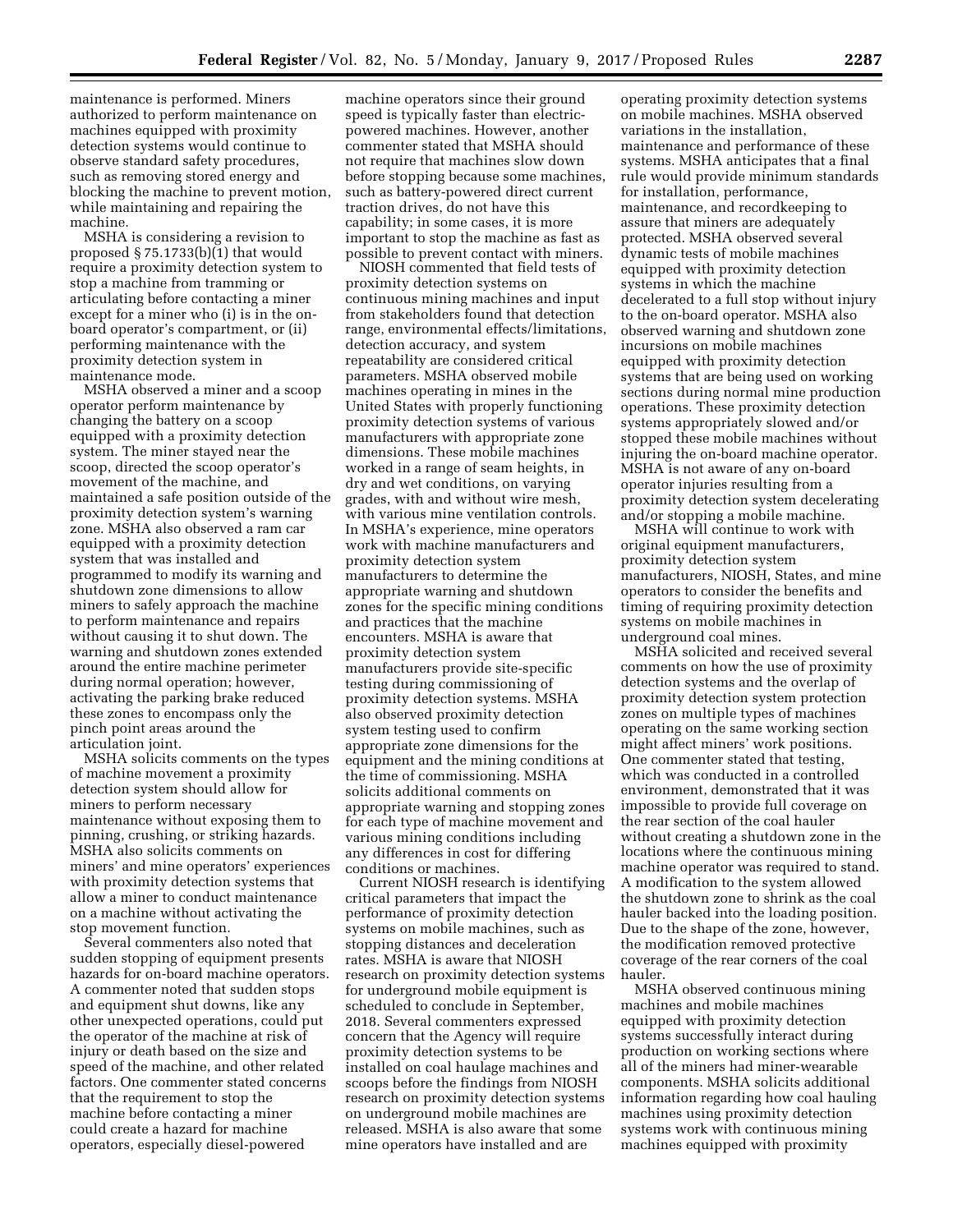detection systems while allowing continuous mining machine operators to remain in a safe location. MSHA is interested in additional information describing the installation and programming of proximity detection systems and examples of related work practices established to assure that the continuous mining machine operator remains outside of the coal hauling machine warning and shutdown zones.

Another commenter observed, during tests of proximity detection systems on continuous mining machines and battery haulers, instances in which miners (primarily continuous mining machine operators) could not properly perform necessary tasks without getting closer to the continuous mining machine than the proximity detection system allowed. The commenter noted that without the capability to temporarily bypass proximity detection, these personnel would either be forced to operate equipment without a clear line of sight or they would need to stand in conditions that pose different hazards, such as roof or rib hazards, or in locations that are not permitted under other regulations. The commenter recommended that the proximity detection system regulation for mobile equipment allow for personnel to temporarily bypass proximity detection when such conditions are encountered.

MSHA may consider such a feature and seeks comment on the availability, use, and appropriateness of a temporary bypass feature. MSHA solicits information regarding how this feature could work with existing proximity detection systems and specific benefits or hazards that could result.

One commenter noted that coal haulers and scoops would encounter sensors (miner-wearable components) much more frequently during operation than would continuous mining machines. Thus, there is an increased potential for nuisance tripping caused by inadvertent exposure into the detection zones of coal haulers, scoops, and other equipment. The commenter further noted the operation of equipment during the mining process requires multiple machines to operate, often in close proximity and can result in cross zone interference and nuisance tripping. As an example, the commenter noted a mine had to install additional equipment to help alleviate the cross zone interference issue. MSHA is aware that proximity detection system manufacturers must consider the interaction of machines with on-board operators to prevent unnecessary shut downs. MSHA observed a loading machine on which proximity detection equipment was installed to provide a

silent zone for the on-board loading machine operator. This silent zone allowed the shuttle car to approach the loading machine without the loading machine operator causing the shuttle car to stop. MSHA is also aware that proximity detection system manufacturers have addressed this situation through programming minerwearable components with specific permissions.

In addition, MSHA received a comment from a machine manufacturer stating that its field testing experience with coal customers within the United States demonstrates measurable section production tonnage drops, within five to ten percent of normal production levels, when proximity detection is active on haulage equipment.

MSHA is aware of mine operators that installed proximity detection systems on all mobile machines on the working section and experienced production decreases. Two of these mine operators reported that production later returned to pre-installation levels. MSHA observed that miners with experience working with mobile machines equipped with proximity detection systems are aware of the warning and shutdown zone locations and position themselves to minimize machine shutdowns. MSHA did observe a proximity detection system provide both a warning and then shut down the machine while the miner-wearable component was physically located outside the established warning and shutdown zones. This mine operator reported working with the proximity detection system manufacturer to resolve this type of occurrence. MSHA is aware of proximity detection system manufacturers that have mitigated nuisance alarms and other issues through engineering solutions. MSHA is also aware that proximity detection system manufacturers continue to improve their technology and develop solutions to minimize unwarranted warnings and shutdowns.

MSHA solicits definitive data, including cost and time estimates, on delays in production caused by proximity detection system alarms due to cross zone interference and nuisance tripping as well as data on the length of time to return to pre-installation production levels. MSHA also seeks information on how to reduce or eliminate production delays when working with mobile machines equipped with proximity detection systems.

MSHA solicits comments on how miners can place themselves in a safe work position to avoid causing nuisance alarms when one or more machines

with proximity detection systems are on the working section. MSHA also solicits comments on miners' and mine operators' experiences when more than one miner may be in close proximity to one or more machines with proximity detection systems.

MSHA solicited and received several comments on proposed training for miners who operate or work near machines equipped with proximity detection systems. NIOSH commented that gaining an in-depth view of miners' perspectives and how their job tasks and environment could be or are affected and then incorporating that information into training may help to prevent accidents and injuries that have been labeled as human error in the workplace. NIOSH further commented that studies of continuous mining machine operators have found that unintended consequences, such as a disruption in situational awareness, risks, hazards, and decision-making capabilities, can be avoided if human factors considerations are integrated into each stage of the technology design and implementation process. In addition, NIOSH stated that each piece of equipment needs to have a uniquely prescribed proximity system and the methods and amounts of training for each system should be designed specifically for each system and common platforms established where possible.

One commenter stated that it has been evaluating and testing proximity detection system technologies since 2011. The commenter further stated that inadequate situational awareness is one of the primary factors in incidents attributed to human error and that the primary purpose of any proximity detection system/collision avoidance technology is to enhance situational awareness.

Another commenter stated that proximity detection system technology has the potential to dangerously change how miners interact with mobile equipment in underground mines. The commenter further stated that it has witnessed multiple instances where miners have taken higher risks because of a false sense of security and that implementation of proximity detection systems on all mobile machines will lead miners to unsafely rely on the devices and act contrary to their intuition and training. In addition, the commenter stated that the first priority [of the final rule] should be a safe working position for a miner or machine operator, and second a noncontact rule.

MSHA has observed miners relocate themselves to safer locations because of proximity detection system visible and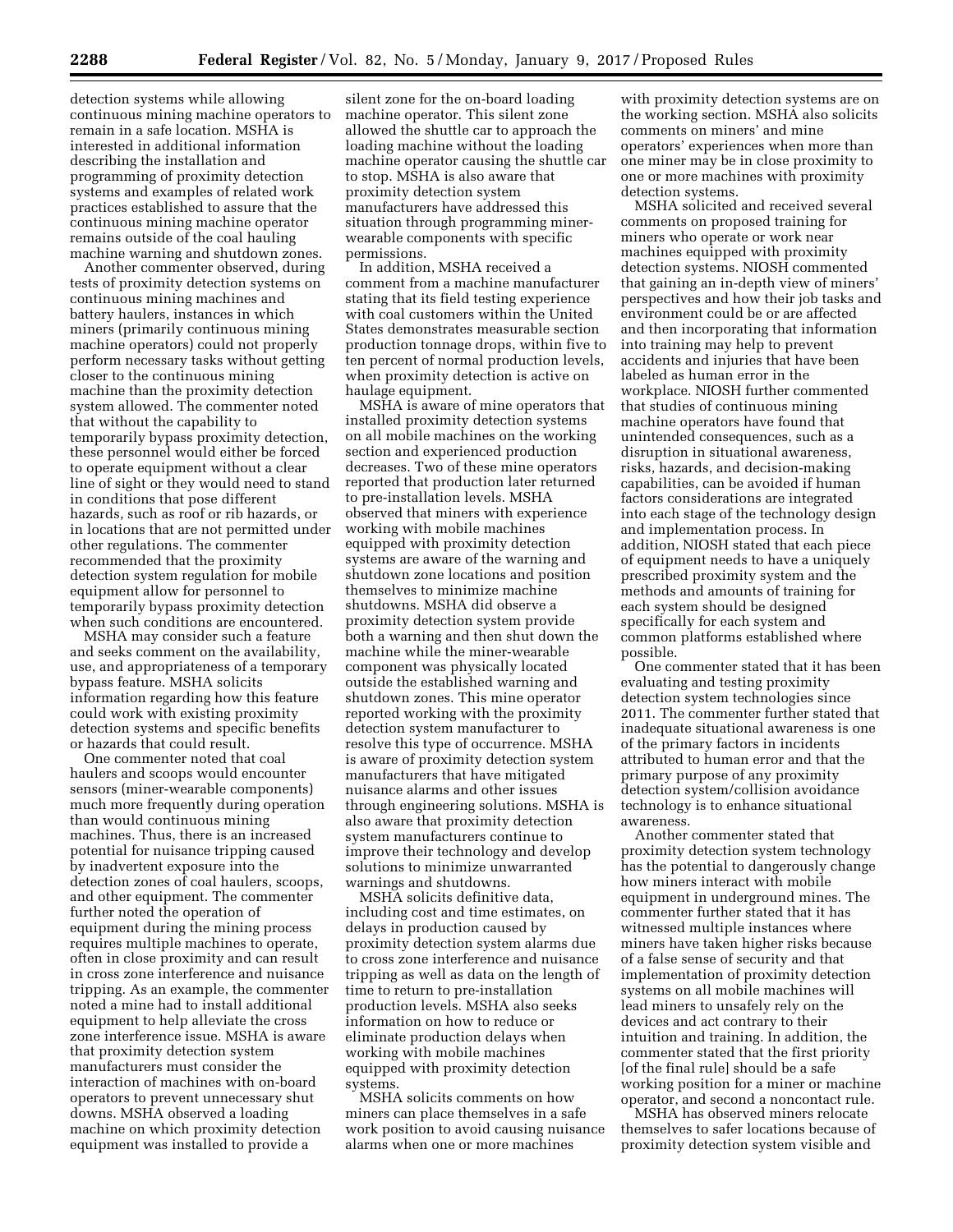audible warnings. These warnings increased the miner's situational awareness regarding their location with respect to hazardous areas around the mobile machines.

MSHA is interested in receiving additional information on miners' and mine operators' experiences with the effect that proximity detection systems have on miners' and machine operators' situational awareness and any examples where reliance on proximity detection technology may cause the miner to develop work practices that introduce additional hazards.

MSHA observed representatives of mine operators and proximity detection system manufacturers provide instruction and task training to miners on the working section where proximity detection systems have been installed on mobile machines. Miners have demonstrated their knowledge of the installation, maintenance, and use of proximity detection systems to MSHA personnel. For example, MSHA observed one mine operator instruct miners to move into a crosscut adjacent to a coal haulage travelway. This increased their distance from the coal haulage travelway, averted unwanted proximity zone incursions, and ultimately placed the workers in a safer location. MSHA also observed a South African mine operator utilize data reports from the proximity detection systems to reinforce safe work practices specified in company policy. These data reports logged the instances when miner-wearable components entered the established warning and shutdown zones.

MSHA is also interested in miners', mine operators' and proximity detection system manufacturers' experiences with training that could be done to increase miners' and machine operators' situational awareness around machines with proximity detection systems.

### *2. Electromagnetic Interference*

Electrical systems used in the mine, including proximity detection systems, can adversely affect the function of other electrical systems through the generation of electromagnetic interference. Several commenters noted that electromagnetic interference generated from a variety of external sources can adversely affect the performance of proximity detection systems. Several commenters stated that electromagnetic interference prevents proximity detection systems from functioning as designed. Another commenter stated that, because of electromagnetic interference, the proximity detection system failed to locate the miner-wearable component

with any level of accuracy or consistency. The commenter further stated that, as a result, it was nearly impossible for the coal hauler to work in close proximity to the continuous miner or operator.

In addition, on April 6, 2016, MSHA was made aware of concerns from mine operators regarding electromagnetic interferences with proximity detection systems from respirable coal mine dust sampling devices. On April 15 and May 2, 2016, MSHA notified underground coal mine operators who have a proximity detection system installed on any equipment that they should identify sources of any electromagnetic interference that adversely affect the performance of the proximity detection system. The above-referenced notices are included in the rulemaking record.

Proposed § 75.1733(b)(5) would require a mine operator to install a proximity detection system to prevent interference that adversely affects performance of any electrical system. MSHA clarifies that proposed § 75.1733(b)(5) would require mine operators to prevent electromagnetic interference from affecting the operation of the proximity detection system or any other electrical system. MSHA intends that the system would be installed, maintained and operated in such a way that no electrical systems would be adversely affected due to interference. This would require periodic postinstallation evaluation of all new potential sources of electromagnetic interference.

To clarify this intent, MSHA is considering a revision to proposed § 75.1733(b)(5) that would require proximity detection systems to be both installed and operated in a manner that prevents interferences that adversely affect the performance of any electrical system, including the proximity detection system. The operation of other electrical systems and equipment must not interfere with the performance of the proximity detection system, and the proximity detection system must not interfere with the performance of other electrical systems.

MSHA has found that one type of common interference can be identified when electrical devices are placed within several inches of the minerwearable component of the proximity detection system. Electromagnetic interference between these two systems can be mitigated by maintaining a minimum distance between a minerwearable component and electrical devices. MSHA's technical staff estimated that each mine would require an average of 20 hours for a mining engineer to identify sources of

electromagnetic interference and the minimum distance needed to mitigate the interference. Mining engineers will test the compatibility between electrical devices and proximity detection system components. Tests will be based on equipment use and mining conditions. MSHA anticipates that mining engineers will conduct physical tests for compatibility, review equipment user manuals, and consult with the original equipment manufacturers and the proximity detection system manufacturer.

Based on MSHA's mine visits, the Agency estimated that mine operators are likely, on average, to introduce new electrical equipment twice per year. This would require a mining engineer two hours to identify and mitigate adverse interference from the new electrical equipment.

Holding all other variables of the preliminary regulatory economic analysis constant, MSHA estimated that, on average, it would cost each mine operator \$3,500 over ten years to comply with proposed § 75.1733(b)(5). MSHA seeks comments on the cost drivers for compatibility testing and the Agency's cost estimate for proposed § 75.1733(b)(5).

MSHA is aware of best practices that mine operators and proximity detection system manufacturers have established to minimize the effects of electromagnetic interference. MSHA is aware that proximity detection system manufacturers have stated that minimum separation distances need to be maintained between miner-wearable components and other electrical equipment. During mine visits, miners have demonstrated the ability to maintain sufficient separation between miner-wearable components and other equipment to ensure proper proximity detection system function. MSHA is also aware of mine operators that have added inline filters on variable frequency drive shuttle cars to reduce electromagnetic emission interference. MSHA is aware of an electrical equipment manufacturer that added material designed to provide electromagnetic shielding to its gas detection equipment which reportedly reduced interference with proximity detection systems.

MSHA solicits comments on the methods and practices mine operators have used or could use to identify sources of electromagnetic interference. MSHA is also interested in receiving information on the actions an operator has taken or could take to prevent such interference and how electromagnetic interference can be mitigated in instances where a miner needs to wear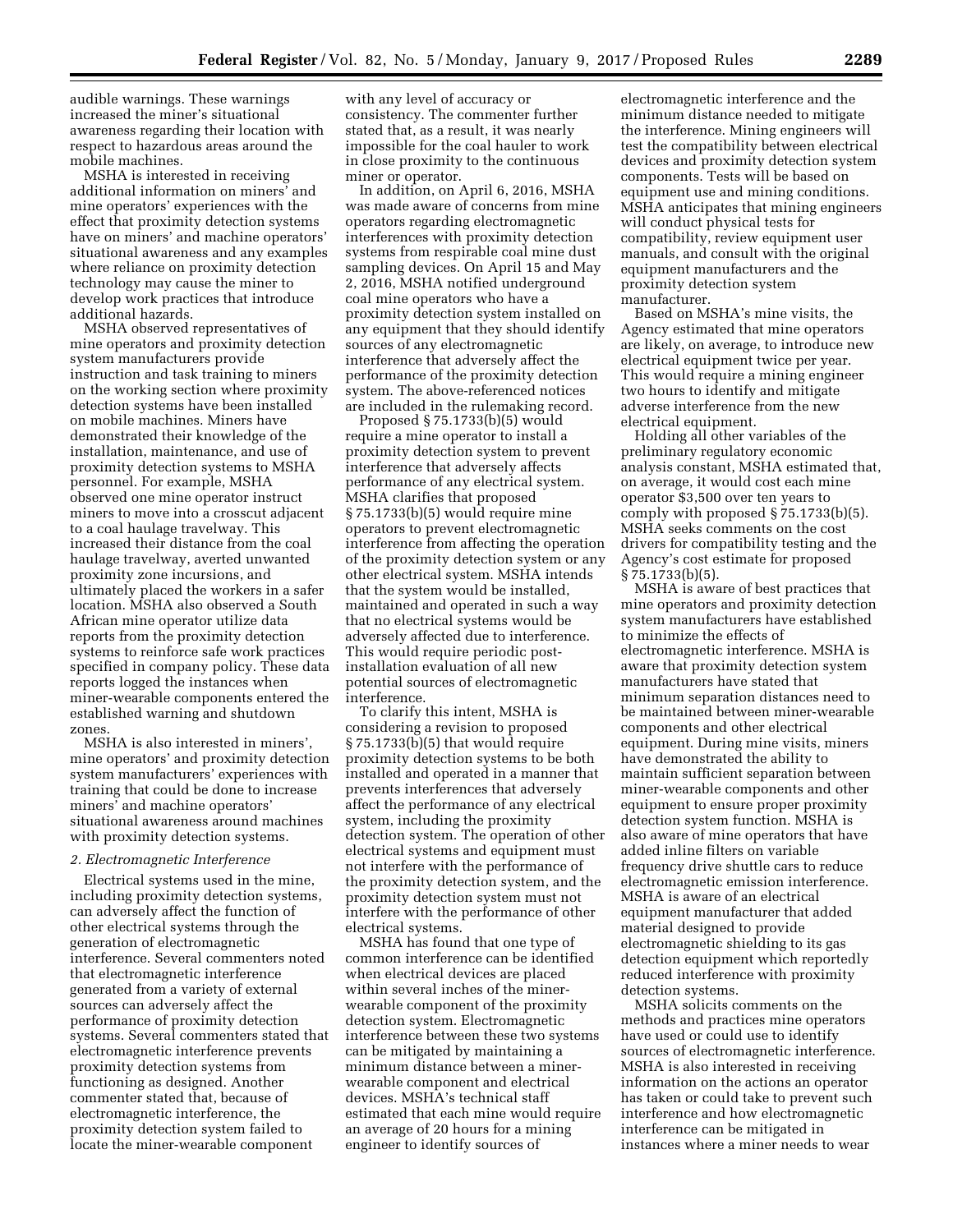multiple miner-wearable components because different proximity detection system models are operating on a working section. Please also describe procedures that were successful and those that were not successful in identifying interferences, as well as solutions to prevent adverse interference.

MSHA has observed that wire mesh and metallic equipment can affect the proximity detection systems' warning and stopping zones. MSHA has also received reports of some pyrite deposits within coal seams affecting the use of the proximity detection system, but has not observed this effect first-hand. MSHA solicits information and data from mine operators and proximity detection system manufacturers on best practices to minimize the effects of these non-electrical interferences.

Since the record closed, MSHA became aware of a proximity detection system design feature on a minerwearable component that determines if the magnetic field sensing coils have been affected by electromagnetic interference and can no longer detect the magnetic field generated by the machine-mounted components. This feature provides a distinct audible and visible alarm on the miner-wearable component to alert miners when it is not functioning properly due to electromagnetic interference. MSHA is considering requiring this design feature for all miner-wearable components.

MSHA solicits comments on the cost and availability of, and experience with, any proximity detection system feature or other technology that automatically alerts the miner or machine operator when the miner-wearable component or proximity detection system is not functioning properly due to electromagnetic interference.

## *3. Proximity Detection System Checks*

Proposed § 75.1733(c)(1) would require that a mine operator designate a person to perform a check of machinemounted components of the proximity detection system to verify that components are intact and the system is functioning properly, and to take action to correct defects. MSHA clarifies that under proposed paragraph (c)(1), the check would include verification that the warning and shutdown zones are set for the established proximity detection field distances and to meet the performance requirements under proposed § 75.1733(b)(1) and (b)(2). Under proposed § 75.1733(c)(1), the

person designated to perform the check would verify that the machine-mounted components are intact and correctly mounted and the system is operating properly to identify a miner-wearable component and stop the machine. The check assures that the warning and shutdown zones around the perimeter of the machine are set according to a mine operator's specifications. In MSHA's experience, proximity detection system manufacturers have determined the type of checks that should be conducted to assure that their system is functioning properly. Mine operators are expected to follow the check procedures suggested by the manufacturers. MSHA has observed that a check of the warning and shutdown zones can be made by a miner walking around the machine with a miner-wearable component to confirm proper zone range. MSHA has also observed checking the machine shutdown function of the proximity detection system. This check involves placing a miner wearable component inside the shutdown zone and then attempting to initiate machine movements such as tramming. If the proximity detection system prevents machine movement, the system is functioning properly.

The check would also include an examination of the machine-mounted components to assure that the field generators, antennas, cabling, and other components are undamaged and correctly mounted. The check would also assure that appropriate audible and visual warning signals are working as required. MSHA solicits comments on how the warning and shutdown zones can be checked, or tested, without putting machine operators at risk.

With the clarification in this notice, MSHA estimates that the average time required for a check, which includes a verification that the warning and shutdown zones are set to meet the performance requirements under proposed § 75.1733(b)(1) and (b)(2), would increase from 20 seconds to 6 minutes. MSHA's revised estimate of 6 minutes reflects the time needed to: (1) Verify that the machine-mounted components are intact and correctly mounted and the system is operating properly to identify a miner-wearable component and stop the machine, and (2) test and validate that the warning and stopping zones meet performance requirements. MSHA substituted the 6 minutes into the calculations of the proposed rule, held all other variables

constant, and calculated that the average 10-year cost per mine increase would be \$182,000. Many other assumptions and data values will be updated in a final regulatory analysis. MSHA seeks comments on the Agency's revisions to its proposed time estimate to comply with § 75.1733(c)(1).

# *4. South Africa Field-Trip Report and NIOSH Partnership Meeting*

The rulemaking record includes MSHA's Field-Trip Report on Proximity Detection Use in South Africa. On April 2 through April 13, 2016, MSHA and NIOSH representatives visited South Africa to investigate the progress of proximity detection system technology in South Africa. The group visited two proximity detection system manufacturing facilities and observed proximity detection system performance in three underground coal mines. In addition, the group met with a proximity detection system technology developer with experience in proximity detection system development in South Africa and other countries. Among other topics, they discussed the developer's experiences with proximity detection system interference in South Africa.

MSHA and NIOSH also met with representatives of South Africa's Department of Mineral Resources on the implementation of proximity detection systems on electric-powered, trackless mobile machinery in South Africa's surface and underground mines. MSHA's report and presentation materials from the South Africa trip are included in the rulemaking record and available for comment.

MSHA has also included in the rulemaking record materials from the NIOSH Proximity Detection Partnership Meeting. On June 22, 2016, NIOSH held a partnership meeting that included representatives from MSHA, industry, labor, and proximity detection system manufacturers. Materials presented during the partnership meeting are included in the rulemaking record and available for comment.

## **III. Compliance Cost Revision**

MSHA initially estimated that the proposed rule would cost mine operators, over ten years, approximately \$536,000 per mine. MSHA has revised estimates for two provisions to reflect the Agency's clarification on the proposed requirements. Table 1 summarizes the changes to estimated cost for these two provisions.